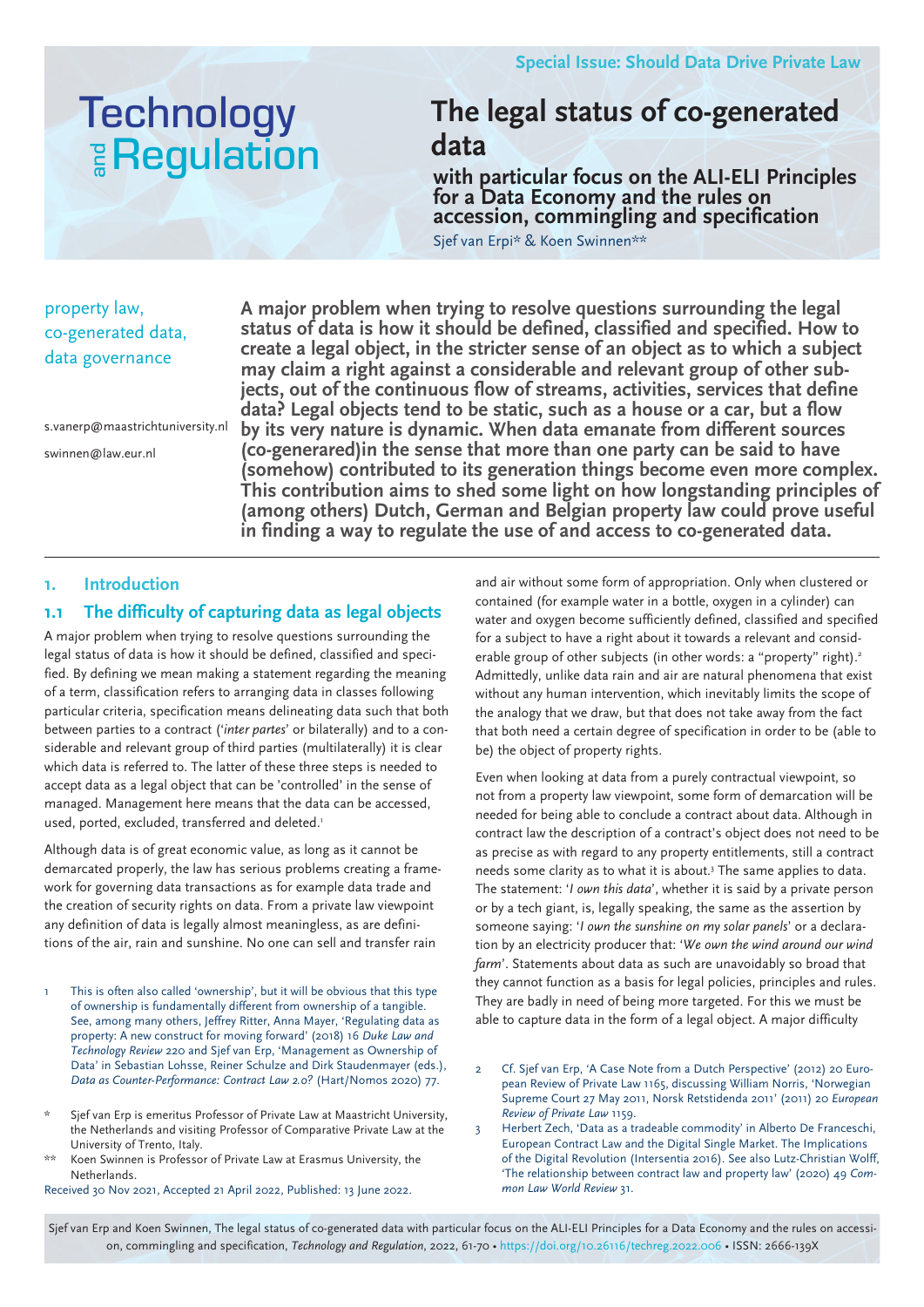here is that data is non-rivalrous, because it can be copied infinitely, which makes data hard to encapsulate. To some extent capturing data can take place by means of a carrier, because data cannot exist without a physical or human carrier, or by means of software such as Distributed Ledger (blockchain) Technology.4 In that case a legal object (not an object of property rights, though) could be 'all data on this USB stick' or 'all data on the chip implanted under your skin'.

#### **1.2 The difficulty of (capturing and) regulating the use of and access to co-generated data**

These are, in spite of the problems already described, still relatively simple cases. However, data is gathered everywhere, processed in various ways, analysed at several levels, stored in different places and this is going on constantly against a backdrop of bigger than big data collections. Most data cannot be captured as easily as a block on a blockchain or data on your USB stick, because it is in constant motion. How to create a legal object, in the stricter sense of an object as to which a subject may claim a right against a considerable and relevant group of other subjects, out of this continuous flow of streams, activities, services?<sup>5</sup> Legal objects tend to be static, such as a house or a car, but a flow by its very nature is dynamic. Do we not need a re-thinking of what can be a legal object given that the number of such flows is ever growing? What does the dynamic nature of such objects mean for the entitlement to any economic benefits?

- This is why cryptocurrencies are now a prime target for law makers, as they can be captured as legal objects. See, for example, the Digital Finance Package presented by the European Commission on 24 September 2020, to be found at: https://ec.europa.eu/info/publications/200924-digital-finance-proposals\_en, (accessed 17 March 2021). See particularly Commission, 'Proposal for a Regulation of the European Parliament and of the Council on Markets in Crypto-assets, and amending Directive (EU) 2019/1937' COM(2020) 593 final, and the definition of "crypto-asset" in article 3(2): "crypto-asset' means a digital representation of value or rights which may be transferred and stored electronically, using distributed ledger technology or similar technology".
- 5 For an, albeit brief, analysis of this see the blogpost by Charlotte Ducuing, ''Data rights in co-generated data': How to legally qualify such a legal 'UFO'?' (CiTiP, 12 november 2020) https://www.law.kuleuven.be/ citip/blog/data-rights-in-co-generated-data-part-2 (accessed 17 March 2021), referring to Hugh Breakey, 'Two concepts of property: Ownership of things and property in activities' (2011) 42 *Philosophical Forum* 239. Ducuing also refers to the phenomenon that this development has characteristics of a return to feudal concepts. That has been raised before, but should not surprise as the Common Law in its approach to ownership and property law questions never abandoned its feudal roots, as the Civil Law did after the French Revolution. Cf., among others, Natalie M Banta, 'Property Interests in Digital Assets: The Rise of Digital Feudalism' (2017) 38 *Cardozo L Rev* 1099. Such development would, from a Civil Law perspective, come down to an unbundling of the unitary right of ownership. The Civil Law ideal of ownership is one subject having a right unlimited in extent and time against all other subjects regarding an object, making it possible to argue that the right is "in the object" or "in rem". That, of course, is remarkable as objects cannot have neither rights nor duties, unless they are made subjects as we now occasionally see happening in environmental law where for example a mountain range is given legal personality as happened in New Zealand. See Andrew Geddis and Jacinta Ruru, 'Places as Persons: Creating a New Framework for Maori-Crown Relations' in Jason Varuhas and Shona Wilson Stark (eds), T*he Frontiers of Public Law* (Hart Publishing 2019). The Common Law, being less idealistic and more pragmatic than the Civil Law, focusses more on who of several subjects could claim a right, the content and time period of which will be purpose oriented, against a relevant and considerable group of other subjects regarding an object. This is what the "bundle of rights" approach is all about, as so profoundly analysed by Wesley Hohfeld. See Ted M. Sichelman, 'Wesley Hohfeld's Some Fundamental Legal Conceptions as Applied in Judicial Reasoning (Annotated and Edited)' in: Shyam Balganesh, Ted Sichelman and Henry Smith (eds.), *Wesley Hohfeld a Century Later: Edited Work, Select Personal Papers, and Original Commentaries* (Cambridge University Press 2021, forthcoming).

These are the questions we face when looking at data more generally. However, even more questions arise, in particular in terms of regulating the use of and access to the data, when data emanate from different sources in the sense that more than one party can be said to have (somehow) contributed to its generation, in other words: *co-gen*erated data.<sup>6</sup> In these cases we are not only faced with the difficulty of capturing data as legal objects, but also, if we would find that it is possible to capture data in a legally sufficient and meaningful way, with the challenge of deciding to whom (and which) rights in the data should be afforded. Do we afford all rights to one single party, for instance the party that has contributed the most to the generation of the data, or do we afford rights to different parties at the same time? And if we opt for the latter approach, in which more than one party has a right in the same set of data, do all parties involved have the same rights or are the nature and scope of their rights different, for instance dependent on what they need or how they have contributed to the creation of the data? Obviously defining, classifying and specifying co-generated data is a first step, but more steps are needed. It is these next steps, which consist of regulating the use of and access to co-generated data, that are at the core of this contribution.

This contribution does not pretend to give final answers or solutions. Its main aim is to shed some light on how longstanding principles of (among others) Dutch, German and Belgian property law could prove useful in finding a way to regulate the use of and access to co-generated data. These property law principles are in place, and have been in place for a very long time, to solve the ownership issue that arises when, as is the case with co-generated data, more than one party can be said to have somehow contributed to the creation of something, that something in the case of traditional property law being a tangible. It is obvious that these traditional rules cannot be applied directly as they apply to 'tangible goods' only whereas data is neither tangible nor a good. Moreover, data is non-rivalrous and non-depleting, can be used for many parallel purposes and is of a highly dynamic character. However, even when considering the very different nature of data, compared with the objects that are the prime focus of the rules on accession, commingling and specification, these rules should not be rejected straight away. They might express acquired wisdom about how to deal with situations in which questions arise about ownership and control of objects to the creation of which different parties have contributed, either by providing components and materials or by performing work.

We will argue that, although co-generated data once accepted as a legal object is of a very different nature than traditionally recognised tangibles (and even intangibles) as legal objects, some guidelines and directions concerning the distribution of the economic benefits regarding co-generated data can be found by drawing an analogy with traditional property law principles. We will do so by discussing the recently adopted *ALI-ELI Principles for a Data Economy – Data Transactions and Data Rights*<sup>7</sup> (hereafter: the ALI-ELI Principles), which contain specific rules on the use of and access to co-generated data in which certain choices and approaches can be traced that are similar to the aforementioned principles. For that reason, and because they are the result of close cooperation between European and American

- 6 '[…] *data is usually generated by the contribution of various parties, e.g. by being the subject of the information, or the owner or long-term user of the object of the information, by performing an activity by which the data were generated, or by having rights in a product or service that has contributed to the generation of data.'* Response to the public consultation on "A European strategy for data", p.6.
- 7 The full text of the ALI-ELI Principles is published on https://www.principlesforadataeconomy.org.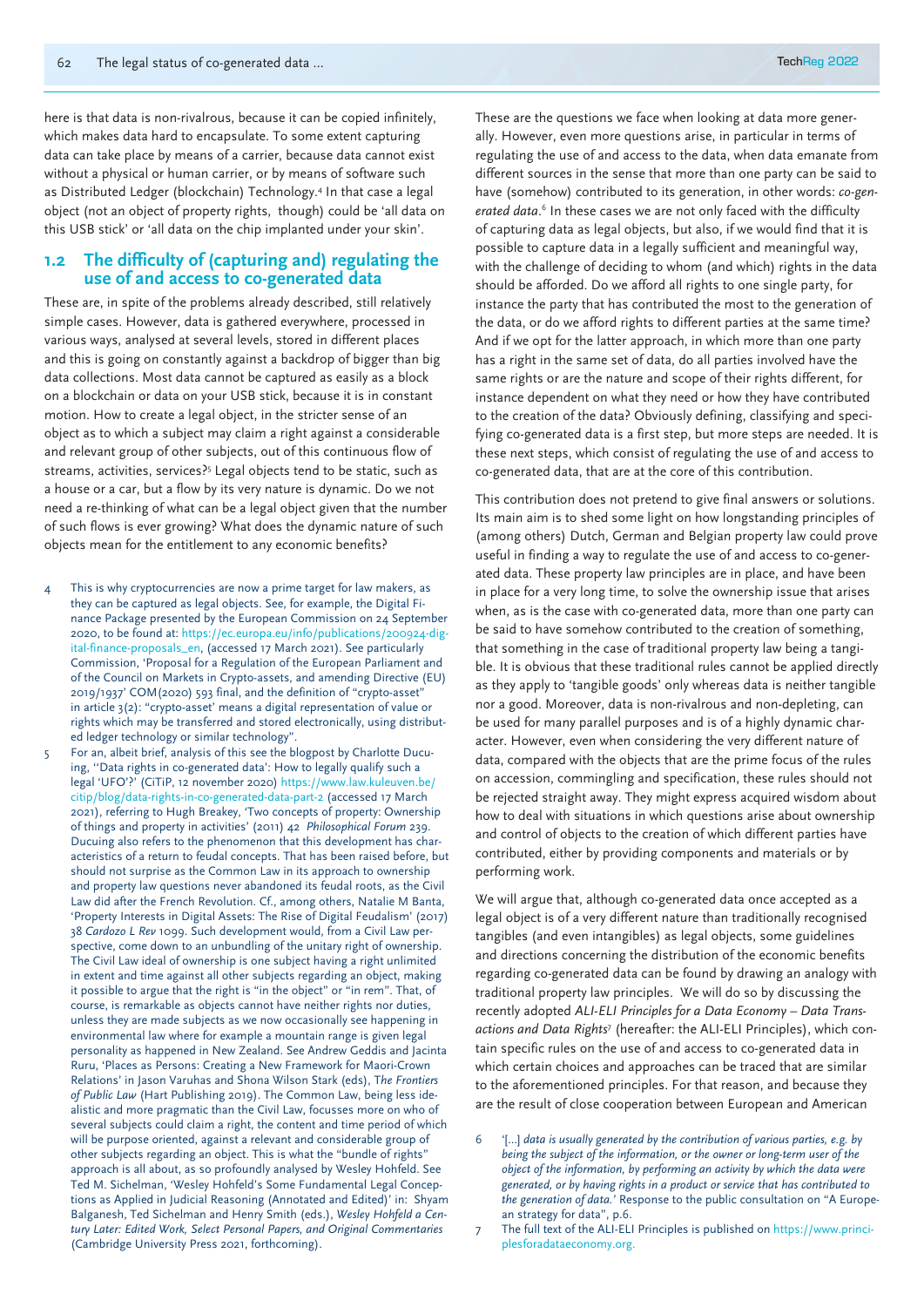legal scholars, the different sections of this contribution will be largely structured around the ALI-ELI Principles. However, the aim of this contribution is not to discuss all ALI-ELI Principles extensively and in detail, but to single out these specific principles that focus on co-generated data and the regulation of its access and use, including the distribution of the economic profits derived from the use of the data, and link or compare them to traditional principles of property law. We decided to focus on Dutch law, German law and Belgian law, because in these legal systems accession, commingling and specification are well-established and elaborated principles and because in terms of both language and availability these legal systems' statutes, case law and literature are accessible to the authors of this contribution. However, the main reason to focus on Belgian law is the recent introduction of a whole new book on property law into the Belgian Civil Code. That piece of legislation has entered into force on 1 September 2021 and has made quite some changes to the rules on accession, commingling and specification.

## **2. Co-generated data and data rights under the ALI-ELI Principles**

#### **2.1 Defining data and co-generated data**

#### **2.1.1 Data**

Because data is, above all, a technical phenomenon, a first question is whether the definition of data (and co-generated data) should be purely technical, purely legal or mixed technical and legal. Let us begin with a technical definition. The International Standardization Organization (ISO) defines data as follows: '*reinterpretable representation of information in a formalized manner suitable for communication, interpretation, or processing*', to which is added in a note that data '*can be processed by humans or by automatic means*'. 8 Taking one step aside we need to ask ourselves what is meant by 'information'. It cannot come as a surprise that what constitutes 'information', as it is at the same time so very elementary but also deeply elusive, in academic literature is presented more as a notion than a definition.9 The ISO, nevertheless, provides the following definitions: '*data that are processed, organized and correlated to produce meaning*', to which is added in a note: '*Information concerns facts, concepts, objects, events, ideas, processes, etc.*' and: '*knowledge concerning objects, such as facts, events, things, processes, or ideas, including concepts, that within a certain context has a particular meaning*'.10 However, each of the terms mentioned here (just to name 'facts') raises even further terminological questions. The ISO gives the following definition of information processing: '*systematic performance of operations upon information, that includes data processing and may include operations such as data communication and office automation*'. "Information processing is, therefore, not equal to data processing, which, according to the ISO is: '*systematic performance of operations upon data', such as '[a]rithmetic or logic operations upon data, merging or sorting of data, assembling or compiling of programs, or operations on text, such as editing, sorting, merging, storing, retrieving, displaying, or printing*'.12

Although these definitions may be clear from a technical viewpoint,

- 8 ISO/IEC 2382:2015(en) Information technology Vocabulary 2121272.
- Cf., as an example, Luciano Floridi, Information: A Very Short Introduction (Oxford University Press 2010), particularly Chapter 2 where the language of information is discussed.
- 10 ISO 5127:2017(en) Information and documentation Foundation and vocabulary 3.1.1.16, ISO/IEC 2382:2015(en) Information technology — Vocabulary 2121271.
- 11 ISO/IEC 2382:2015(en) Information technology Vocabulary 2121275.
- 12 ISO/IEC 2382:2015(en) Information technology Vocabulary 2121276.

from a legal viewpoint they are not. When looking at data from the perspective of the law our angle is the application of a normative, prescriptive framework, fundamentally different from a context aimed at describing bare technical facts. Legal definitions have an important role within this normative framework and by themselves already imply a prescriptive element, because they are meant to be used in the application of norms. However, a legal definition of data cannot ignore how data exist in a technical sense.

It can, therefore, be no surprise that the first legal definitions of data that we see appearing are of a mixed technical-normative nature, such as the definition of data in the ALI-ELI Principles. There data is defined as '*information recorded in any machine-readable format suitable for automated processing, stored in any medium or as it is being transmitted*' (Principle 3(1)(a)). Clearly this definition is a combination of both technical elements and normative elements. The latter can in particular be found in the requirement that the data must be recorded in a machine-readable format and stored in any medium (or be in state of transmission), which in our opinion is an important first step towards making data fit for being a (potential) object of legal rights. That is done by excluding all 'data' that is not recorded in the said format and/or that is not stored in a medium, a substantial part of which is too 'remote' and insufficiently specified (and specifiable) to be captured for legal purposes, such as creating and allocating rights to access and use specific data. In order for the latter to be possible, data needs to become far more concrete than for instance air, sunshine and rain. Oxygen in a container is a legal object, but oxygen in the air is a *res nullius*, which may be captured by all living creatures and belongs to all of us and to no one in particular; from a intellectual property law viewpoint we could perhaps say that it belongs to the public domain. We not only need to define (and perhaps classify), but we must particularly specify data, including co-generated data, before it can become a legally relevant object. In other words, specification functions as the container that captures data and, by doing so, makes it legally manageable. Although we absolutely recognize and would like to emphasize the need to specify data and co-generated data when regulating its use and access, we will leave this specific issue aside in the discussion below as the aim of this contribution is a different one. In this contribution we basically skip the very important step of specifying data and co-generated to make it a legally relevant object and instead focus on how and to whom the ALI-ELI Principles and the rules on accession, commingling and specification allocate rights in cases in which several people have somehow contributed to the creation of an end product.

Before starting the discussion, it must be noted that in the comments the drafters of the ALI-ELI Principles explain that the definition of data they have adopted includes both the layer that constitutes meaning ('semantic layer') and the specific form in which that layer is recorded or the code as such ('code layer'), but does not include the physical manifestation of that recording on a medium (e.g. a cloud server or a USB storage device),<sup>13</sup> which in the ALI-ELI Principles is called a copy (Principle 3(1)(b)). This means that if under the ALI-ELI Principles someone has a data right, which concept we will discuss below, the

<sup>13</sup> Neil Cohen & Christiane Wendehorst, 'The ALI-ELI Principles for a Data Economy – Data Transactions and Data Rights. ELI Final Council Draft' (2021) 1, 30-31 https://www.principlesforadataeconomy.org. We would also like to draw the reader's attention to Christiane Wendehorst, 'Rights in Co-Generated Data – A new Data Ownership Debate?' in Bram Akkermans & Anne Berlee (eds.), Sjef-Sache. *Essays in Honour of Prof. mr. dr. J.H.M. (Sjef) van Erp on the Occasion of his Retirement* (Eleven International Publishing 2021) 535, which chapter was published after the submission of this contribution.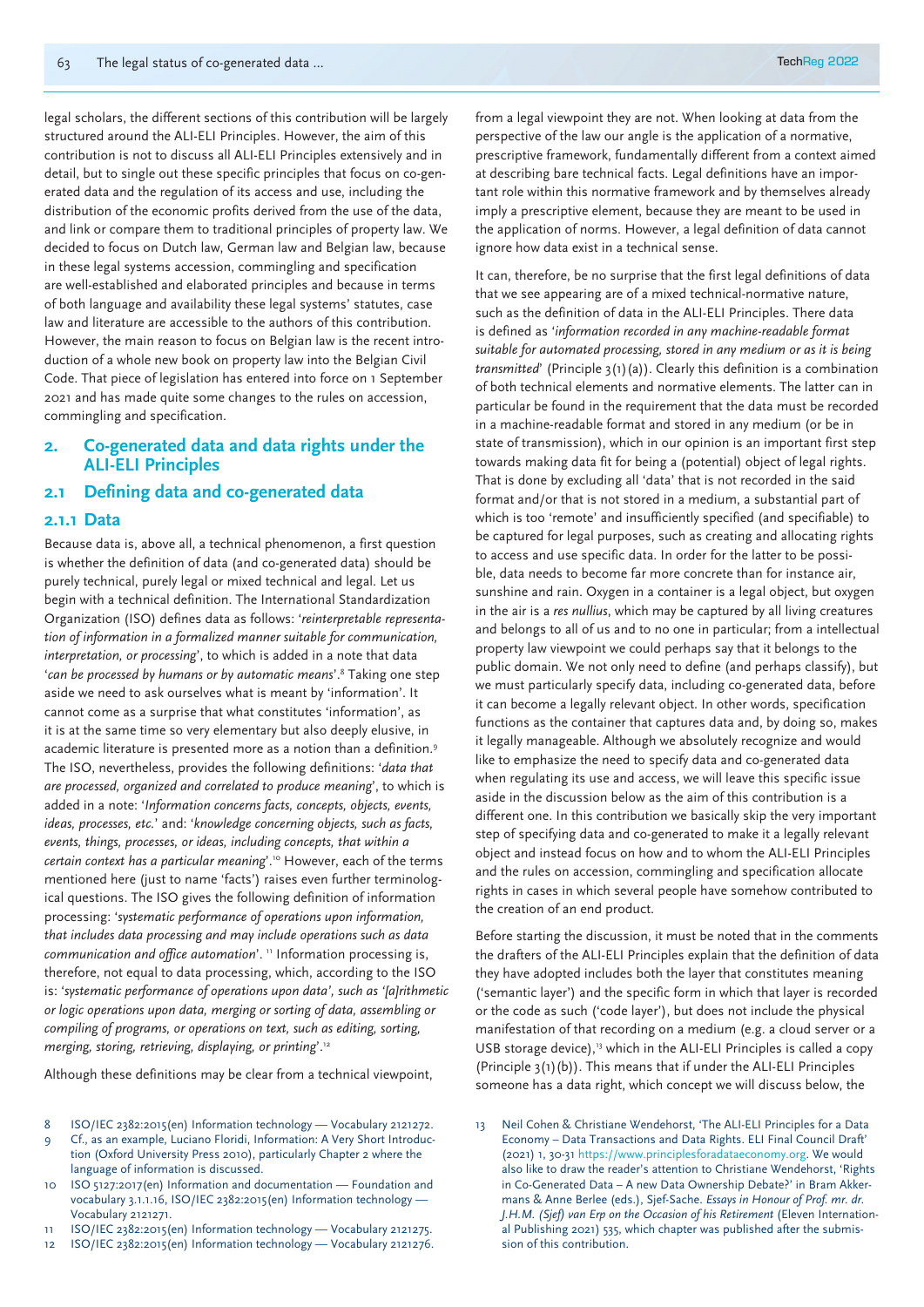right is not limited to the digital data stored in the form of a file on for instance a specific hard disk drive, but it will extend to these digital data's semantic layer and code layer regardless of where and in how many places it is recorded on a medium. That approach seems to be at odds with the position that some authors have taken in stating that if we want to capture data for property law (or similar) purposes the focus should be on, and rights should be limited to, data's physical manifestation on a medium, such as a data file, as only in that case do data meet the specificity threshold.<sup>14</sup>

## **2.1.2 Co-generated data**

All data is somehow 'generated' in the sense of created. It can be generated by humans ('human-generated data') or by machines ('machine-generated data'). Examples of human-generated data are Word documents and e-mails, examples of machine-generated data are logfiles and clickstream logs. However, it should be realised that often data is not generated by only one person or one machine, and thus being traceable to this one person or one machine but generated from different sources. This can happen both actively and passively. It happens passively for example in the Internet of Things by software embedded in the object, triggered by information gathered by sensors reacting to human behaviour (for example in case of a so-called "smart" doorbell, giving from a distance audio and video access to whoever is at your front door). It happens actively when, for example, data sets are being combined or one data set is used to analyse another dataset, resulting in a new dataset.

The ALI-ELI Principles define co-generated data as '*data to the generation of which a person other than the controller has contributed, such as by being the subject of the information or the owner or operator of that subject, by pursuing a data-generating activity or owning or operating a data-generating device, or by producing or developing a data-generating product or service*' (Principle 3(1)(h)).

## **2.2 Data rights**

The ALI-ELI Principles introduce this novel concept called 'data rights', which in the words of the drafters are '*legally protected interests that arise from the very nature of data as information recorded in any form or medium*'.15 The ALI-ELI Principles distinguish a non-exclusive list of four basic data rights: (a) the right to be provided access to data by means that may, in appropriate circumstances, include porting the data, (b) the right require the controller to desist from data activities, (c) the right to require the controller to correct data and (d) the right to receive an economic share in profits derived from the use of data (Principle 16(1) and (2)).

That it is not just about 'rights' representing 'interests' at the crossroads of contract and property becomes clear when data rights are further explained:<sup>16</sup>

"The data rights dealt with under the ALI-ELI Principles fulfil functions similar to those fulfilled by ownership with regard to traditional rivalrous assets. However, the notion of data rights recommended by the ALI-ELI Principles is not identical to that of ownership rights. While the right to control a resource as against any person who has a lesser right is central to ownership in the

- 14 See e.g. Koen Swinnen,'Eigendom van data? Reculer pour mieux sauter' 2019 *Tijdschrift voor Privaatrecht* 63, 80; Eric Tjong Tjin Tai 'Een goederenrechtelijke benadering van databestanden' 2018 *Nederlands Juristenblad* 1799, 1801.
- 15 Cohen & Wendehorst (n 13) 125.
- 16 Response to the public consultation on "A European strategy for data", ibid.

classical sense, these Principles take the position that the right to have non-exclusive access to data or to port data is central to any equivalent of the concept of ownership in the data economy, not least because the overall welfare is normally increased where more than one person can exploit the data for economic purposes."

Although 'data rights' are of a sui generis nature and, following the ALI-ELI Principles, are not ownership, in our opinion they still resemble ownership, even when they are not exclusionary. It should be reminded that traditionally ownership could and can be limited by contractual arrangements and even by contracts with third party effect (think of so-called 'perpetual/chain clauses'), making it less exclusionary, and that in several legal systems a distinction is made between private and public ownership where public ownership is limited by restrictions in the general interest. Even when looked at from a more traditional private law viewpoint ownership of co-generated data would in many cases not be exclusionary in any case, because we would frequently encounter co-ownership, where ownership of one co-owner could not be fully exclusive having to respect the rights of other co-owners.

It could be questioned if the ALI-ELI Principles, at the end of the day and in spite of the new terminology, still do not follow a property law paradigm. The reason why the answer might be affirmative is that property rights precede and create allocation of wealth, and it is (among others) the allocation of wealth or distribution of economic benefits that may flow from a data right, in particular from the right to receive an economic share in profits derived from the use of data (which is data right (d) of Principle 16 of the ALI-ELI Principles).

#### **2.3 To whom should data rights (in co-generated data) be afforded?**

Are clear rules at all possible regarding the use of and access to co-generated data? On one side of the governance spectrum we could look at what 'fairness' requires. However, should we leave answering such a complicated question, which ultimately is about to whom the benefits of possibly very valuable data belong, to courts on the basis of a wide open-ended principle? At the other end of the governance spectrum are hard and fast rules. As far as tangibles are concerned, property law seems to be on that end of the spectrum as it provides courts with clear rules on how and to whom to afford ownership of 'co-generated' tangibles, which will be elaborated on in the next section. Given that the whole legal framework needed to guide and facilitate the digital economy in a balanced way is still very much in a state of flux, rules that do not leave any discretionary freedom will probably not function well. An open-ended norm given substance by policy-weighing factors might very well be offering the most optimal approach.

That also seems to be the road that the ALI and ELI propose to travel. Principle 19 starts of by stating that '*[d]ata rights in co-generated data arise from considerations of fairness.*' (Principle 19(1)). Fortunately, that rather abstract and open-ended start is given substance in the remainder of Principle 19 in that under this principle a party who had a role in the generation of co-generated data has a data right '*when it is appropriate under the facts and circumstances*'. The latter is determined by consideration of: (a) the share which that party had in the generation of the data, (b) the weight of that party's legitimate interest in being granted said right, (c) the weight of any legitimate interests the controller or a third party may have in denying the data right, (d) imbalance of bargaining power between the parties and (e) any public interest, including the interest to ensure fair and effective competition. Whether someone can be said to have had a role in the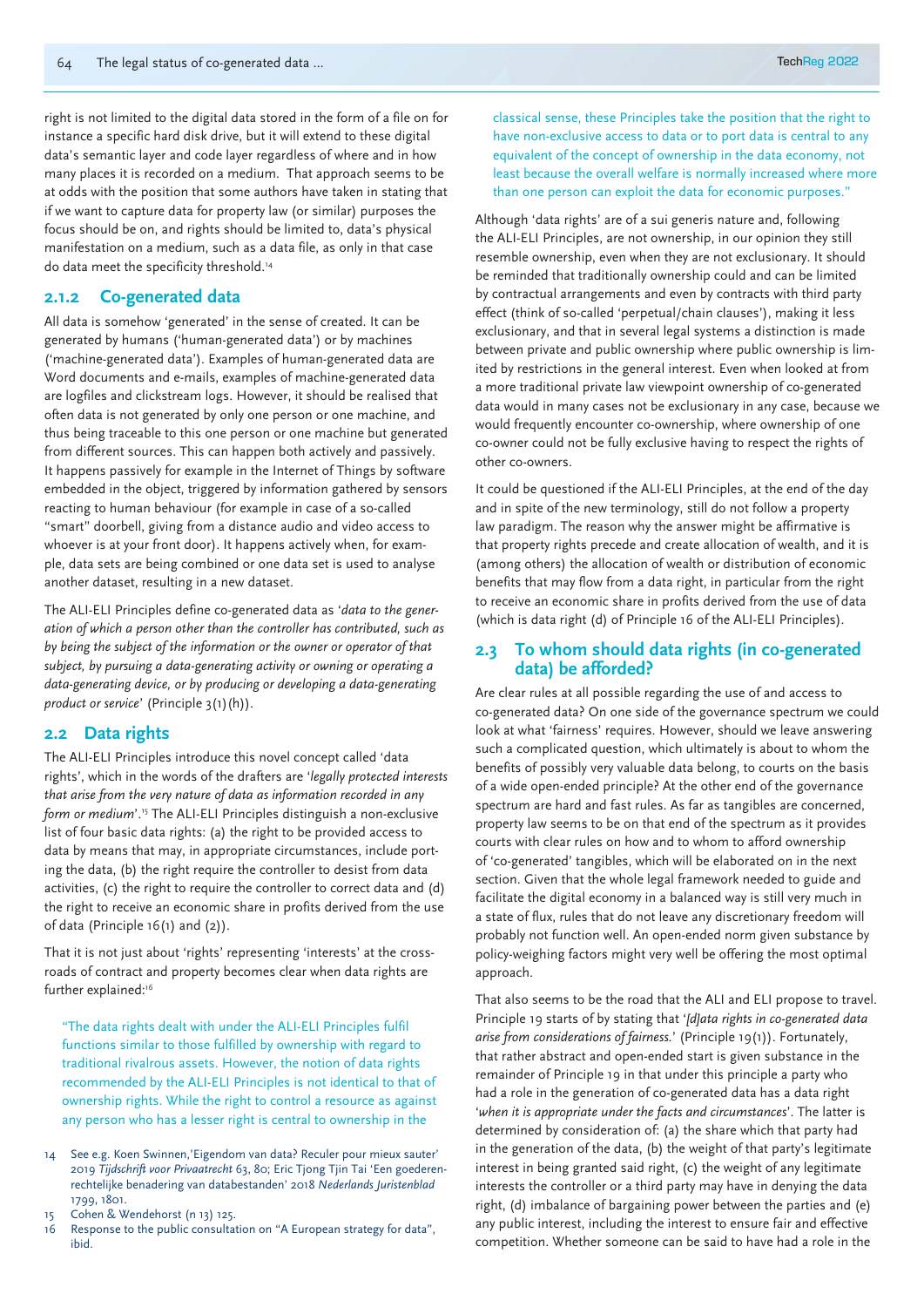generation of co-generated data is to be assessed on the basis of the factors listed in Principle 18(1), the most interesting of which for the purposes of this contribution are '*the extent to which the data was produced by an activity of that party, or by use of a product or service owned or operated by that part'* (Principle 18(1)(b)) and '*the extent to which the data was collected or assembled by that party in a way that 10 creates something of a new quality*' (Principle 18(1)(c)) as these factors strongly resemble factors that are given a prominent position in the property law principles that we will discuss below. However, it must be noted that under the ALI-ELI Principles not the aforementioned factors carry the most weight, since the different factors are listed in order of priority with '*the extent to which that party is the subject of the information coded in the data, or is the owner or operator of an asset that is the subject of that information*' being first on the list.

## **3. Accession, commingling and specification in property law**

## **3.1 Setting the scene**

Property law is about rights in goods, which under Belgian, Dutch and (to some extent) German law can be both tangibles and intangibles. 17 Not just rights, but strong and comprehensive rights that have *erga omnes* effect, which means that they can be enforced against all, and hold the power to exclude others. These rights, which in this section we refer to as 'property rights', are connected to their object (i.e. the good) in such an intimate way that they cease to exist when their object ceases to exist and the powers they grant are strictly limited to the object. For instance, the owner of a plot of land has the power to use, cultivate and deny others access to his plot of land, but he cannot exercise such powers in relation to his neighbour's plot of land. Put differently, the boundaries of his plot of land are also the boundaries of his right of ownership and the powers it holds. The same is true for ownership of movables as well as for limited property rights, which are derived from the right of ownership in a (movable or immovable) good, such as usufruct, pledge and mortgage.

For the present discussion, the fact that property rights cease to exist along with their object is of particular importance. When talking about the end of the existence of an object, images of objects getting destroyed most likely come to mind, such as paintings going up in flames, sheets of paper dissolving in water or food being eaten.

However, property law scholars cannot help but also think of situations in which the object of a property right is attached to or is commingled with another object or is used by a craftsman to create a whole new object, because also these events might well mean the end of the object as an object of property rights. This association in the mind of property scholars follows from one of the most fundamental principles of property law, often called (translated literally) 'the unity principle',<sup>18</sup> according to which property rights, both ownership and

- 17 In this contribution the abbreviations BCC, DCC and GCC are used to refer to the Belgian Civil Code, the Dutch Civil Code and the German Civil Code, respectively.
- 18 See about the unity principle, among others: Joke Baeck, 'Algemene regels inzake het voorwerp van zakelijke rechten' in Vincent Sagaert and others (eds.), *Het nieuwe goederenrecht* (Intersentia 2021); Steven Bartels & Toon Van Mierlo, *Asser 3-IV* (Wolters Kluwer 2013); Pernille van der Plank, *Natrekking door onroerende zaken* (Wolters Kluwer 2016); Helena Fikkers, *Natrekking, vermenging en zaaksvorming*, (Ars Aequi 1999); Vincent Sagaert en Pascale Lecocq, 'Memorie van Toelichting' in *Belgische Kamer van volksvertegenwoordigers, Wetsontwerp houdende invoeging van*  boek 3 "Goederen" in het Nieuw Burgerlijk Wetboek 2018; https:// dekamer.be; Koen Swinnen, *Accessoriteit in het vermogensrecht* (Intersentia 2014); Jacomien E. Wichers, *Natrekking, vermenging en zaaksvorming. Opmerkingen bij de algemene regeling voor roerende zaken in het Burgerlijk*

limited property rights, can only exist in what the law considers a unity, which unity in property law is called 'a good', and not in what it considers the components of that unity. Generally speaking, in order for a physical object to be a good, it must show a certain degree of independence vis-à-vis other goods, in the sense that it may not be part of another good, and it must, as will be elaborated on below, consist of components that functionally and/or physically are one. As to the former requirement, let us take the example of a table and a machine. Both the table and the machine are goods, but the legs and tabletop that together make up the table and the nuts and bolts that hold together the machine are not, because they are part of a unity, to wit the table and the machine. To be clear, the legs, tabletop, nuts and bolts used to be goods but stopped being goods upon incorporation into the table or machine or, translated into the language of property law scholars, they stopped being the object of ownership (and limited property rights, if any) upon incorporation into the table or machine. This means that the owner of these objects loses ownership.

As long as the goods involved belong to the same owner, the impact of this loss of ownership is rather limited, at least if we look at it from the owner's individual perspective, because that owner is awarded ownership of the good of which his former goods are now components. However, things are different and come way closer to the issues that arise with regard to co-generated data when A uses B's table-leg to fix his table or when C uses D's bolts and E's nuts to build a machine. We have seen that in such cases the table-leg, bolts and nuts stop being goods leaving us with just the table and the machine. Who owns these goods? Does the table belong to A, to B or is it perhaps co-owned by A and B? And what about ownership of the machine in the creation of which, as is the case with co-generated data, multiple parties (C, D and E) were somehow involved? Similar questions arise in relation to co-generated data, which also owe their existence to the input from more than one party. In all three jurisdictions that we have researched specific rules are in place to address these ownership issues. The basic structure of these rules is the same in all three jurisdictions as they are centred around the same long-established concepts of accession, commingling and specification, the requirements and effects of which will be discussed and compared to the ALI-ELI Principles in the following paragraphs

## **3.2 The requirements of accession, commingling and specification**

#### **3.2.1 Accession**

Accession can be said to be the archetype of the three concepts under discussion, which is evidenced by the fact that the provisions on accession are often referred back to in the provisions dealing with commingling and specification.19 Roughly speaking, accession applies when two (or more) tangibles are by accident or deliberately combined or attached to each other in such a way as to form one single good ('a unity') that cannot be considered a whole new good vis-à-vis the goods involved. We will elaborate on the latter requirement in the discussion of specification below.

As far as a physical unity is concerned, the mere fact that two goods are physically attached or connected to each other does not suffice for there to be accession. In order for there to be accession based on a physical connection, the latter must meet a certain threshold. In Ger-

*Wetboek* (Kluwer 2002).

19 That is the case in both German law and Dutch law. See articles 5:15 and 5:15, section 1 DCC and § 947, section 1 GCC.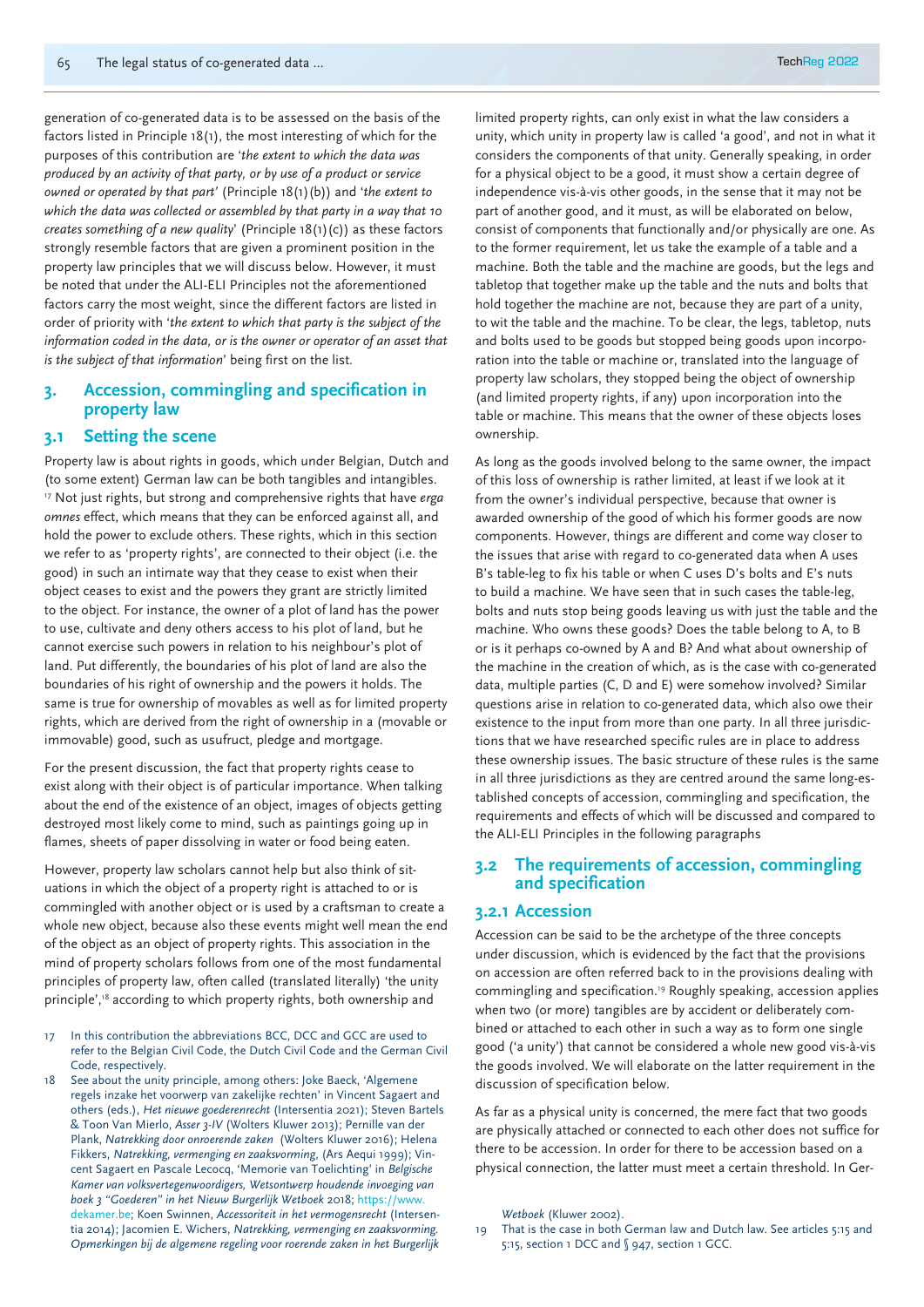man law a very high threshold is applied as there will only be accession if the goods involved cannot be separated without destroying or (permanently) deforming either of them,<sup>20</sup> such as a poster that can only be removed from a billboard by scratching it off. A slightly lower threshold, which in itself is still a considerable threshold, is applied in Dutch law, which requires the physical connection to be such that it cannot be broken without causing substantial damage to either of the goods involved.<sup>21</sup>

Under Dutch and Belgian law there can also be accession on the grounds of there being a functional unity between two (or more) goods.22 In that case not the way in which two goods are physically connected to each other matters, but the way in which these goods interact and operate as one does. More than that, the goods involved need not even be loosely connected to each other in order for accession to apply, a classic example of which is that of a key and a lock.<sup>23</sup> However, the majority of goods that are subject to accession on these grounds are goods that, besides operating as one, do show a physical connection but do not meet the physical threshold for accession, such as tiles and the roof they are placed on, a fridge and the kitchen it is installed in, a wheel and the bike it is mounted on and removable table-legs and the table they are part of. These goods belong together and should be kept together, which is why the law makes them the object of one single right of ownership, because the one good would be incomplete without the other (e.g. a bike without wheels) or was specifically designed with the other good in mind (e.g. a made to measure closet to be placed in a specific niche).<sup>24</sup>

## **3.2.2 Commingling**

We are well aware that 'commingling' is not a word commonly used in property law to refer to the concept that we are about to discuss. In fact, it is not a property law term at all. The words English-speaking property law scholars would most likely use to refer to this concept are 'commixtion' and 'confusion', the two not being synonyms as the former is usually considered to apply to solid things and the latter to fluids. That distinction, however, is not made in Belgian, Dutch, and German law, which is why the neutral term 'commingling' is used in this article.

In general, one could say that the main difference between accession and commingling is that the former applies to goods that are attached to each other and the latter to goods that are mixed with each other (in such a way that they form a whole), the most obvious example of which are liquids, such as two portions of water or fuel that are mixed with each other. However, commingling is anything but limited to liquids as it also applies to the dissolution of a substance in a liquid (e.g. salt or a colouring agent in water), the mixture of gasses and the mixture of tangibles.

- 20 § 93 GCC.
- 21 Art. 3:4, section 2 DCC.
- 22 This is clear from art 3:4, section 1 DCC and can be inferred from art. 3.8, §2, second section BCC as well as from the drafters' explanatory comments about this provision: Sagaert en Lecocq (n 18). With regard to Belgian law, see also Baeck (n 18).
- 23 See e.g. 'Art. 3.1.1.3 MvA II', in: Christiaan Johannes van Zeben, Jan Willem du Pon & Margreet Olthof, *Parlementaire Geschiedenis van het nieuwe Burgerlijk Wetboek. Boek 3, Vermogensrecht in het algemeen* (Kluwer 1981); Baeck (n 18); Wim Reehuis, Toon Heisterkamp, Gerrit van Maanen & Grietje de Jong, *Pitlo Goederenrecht* (Wolters Kluwer 2019); Henk Snijders & Trix Rank-Berenschot, *Goederenrecht* (Wolters Kluwer 2017); Hanneke Spath, 'Afscheiding van bestanddelen en splitsing', (2004) *Ars Aequi*, AA20040091.
- With regard to Dutch law, this was decided in the famous Dépex case: Hoge Raad 15 November 1991, ECLI:NL:HR:1991:ZC0412, NJ 1993, 316 (Dépex/Bergel).

As far as the mixture of tangibles is concerned, national differences can be observed. For instance, under Dutch law commingling is strictly limited to the mixture of tangible goods that are commonly sold by volume, weight or number,<sup>25</sup> the most common example being that a of bulkhead in a ship's cargo hold giving way leading to two separate piles of sand or coal (of the same type) being merged into one. Under Belgian law, on the other hand, commingling applies to all cases in which tangibles are mixed in such a way that it is no longer possible to tell which one is which, regardless of whether these tangibles are commonly sold individually or by volume, weight or number. As a result, commingling will also apply in cases in which two pens of the same brand, series, model and colour are put in one pencil case without features such as serial numbers, inscriptions and signs of wear and tear enabling their owners to tell which one is which. These different approaches can easily be explained by the different rationales underlying commingling in Belgian law on the one hand and Dutch law on the other hand. In Dutch law, commingling was conceived and serves as a tool to solve the ownership (and limited property rights) issue that arises when two goods are mixed in such a way that they have become one. Who is the owner of the single good that is left? In Belgian law, on the other hand, commingling was conceived and serves as a tool to solve the ownership (and limited property rights) issue that arises when two (or more) goods are mixed in such a way that it is no longer possible to tell which one is which.<sup>26</sup>

### **3.2.3 Specification**

Of the three concepts under discussion, specification, is arguably the most difficult one. The reason for this is that whereas accession and commingling apply to situations that (predominantly) only involve goods, specification applies to situations that involve both goods and a human act. True, accession and commingling will oftentimes, if not mostly, be the result of human action, but that action is of secondary importance, mainly instrumental and not of such a nature as to leave its mark on the unity that is formed.<sup>27</sup> Let us take the example of two iron bars that are welded together to form one single bar. Although there would not have been a single bar without the welding, the latter has not resulted in there being a good of a whole new or different kind as we had iron bars before the welding and are still faced with an iron bar after the welding. If, however, someone welds together a couple of iron bars to form the frame of a bike, a good of a very different kind is created. That is specification: thanks to the actions of its creator the end product is different from and can be considered a new good vis-à-vis the goods that were used for its creation.

- 25 Steven Bartels & Aart van Velten. *Asser 5. Eigendom en beperkte rechten* (Wolters Kluwer 2017) nr 71.
- 26 Obviously, the same issue also arises under Dutch law. In fact, in Dutch literature there is even a specific name to refer to these issues: 'improper commingling'. See for instance Wouter Nieuwesteeg, 'De implicaties van het Zalco-arrest' (2017) NTBR 41, 47; Reehuis et al (n 23); Albert Smelt, 'Oneigenlijke vermenging en het individualiseringsvereiste' (2003) *Ars Aequi* 348, AA20030348; Toon Van Mierlo & Kasper Krzeminski, *Asser 3-IV* (Wolters Kluwer 2020) nr. 561; Wichers (n 18) 150. Cases of improper commingling are decided applying the general rules on holdership and possession, the result of which is that the person holding the commingled goods is 'deemed to be their owner'.
- 27 See in particular Bartels & van Velten (n 25) nr. 73. See also Reehuis et al (n 23) 453; Snijders & Rank-Berenschot (n 23) 245; Foskea van der Ven, 'De huwelijksnacht van Tobias en Sarah. Ofwel enige opmerkingen over natrekking, zaaksvorming en vermenging' (2006) *RMThemis* 85, 88; Wichers (n 18) 204-205.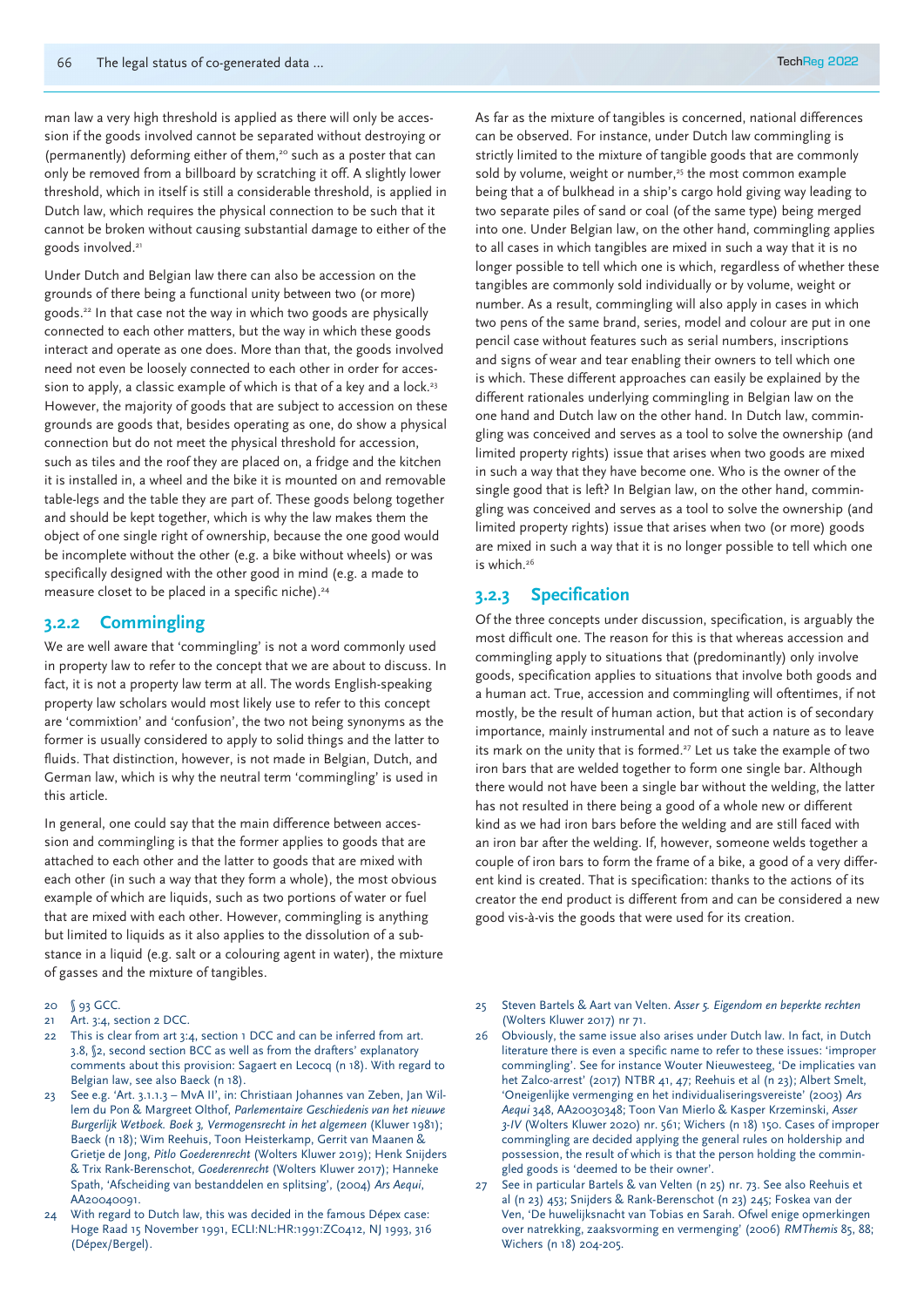## **3.3 The outcome of accession, commingling and specification**

### **3.3.1 Accession and commingling**

#### a. Exclusive ownership for the owner of the principal component

Accession, commingling and specification all lead to the same question: who is the owner of the end product? In the case of accession and commingling ownership of the end product will be held exclusively by the owner of the end product's principal component.<sup>28</sup> From a purely legal-doctrinal point of view there is no acquisition of ownership in the sense of the said owner receiving a new right of ownership, because the new good is not considered to be a new good, but is considered to be the continuation of its principal component.<sup>29</sup> For instance, if a replacement table-leg is attached to an existing table, the table-leg ceases to exist from a property law point of view whereas the existing table continues to exist, the only change being that it henceforth includes the new table-leg. The same is true for the rights of ownership in the table-leg and the table: the former ceases to exist whereas the latter continues to exist and henceforth also includes the table-leg.

If none of the new good's components can be considered the principal component, the ownership issue is resolved in a different way. Instead of letting the right of ownership in one of the components survive, the rights of ownership in all components cease to exist and make way for a single right of ownership in the new good. That right of ownership is jointly held by the owners of the goods involved in proportion to the value of their goods,<sup>30</sup> 'jointly held' meaning that each of them holds a share in the right of ownership in the (entire) new good. As far as commingling is concerned Belgian law takes up a somewhat unique position in that under Belgian law commingling leaves untouched the position of the owners involved rendering redundant any inquiry into which good is the principal component. <sup>31</sup> This unique position can be explained by the fact that in the (new) Belgian Civil Code the concept of commingling was extended beyond its traditional borders to include all cases in which tangibles are mixed such that it is no longer possible to tell which one is which. It is provided in article 3.12 BCC that the owners shall execute their right in the end product 'in proportion to their rights'.

It has emerged from our legal comparative research that two aspects play a role in determining whether there is a principal component: (a) the functional or technical dependency of the end product on one of its components and, to a lesser extent, (b) the higher value of one of the components (vis-à-vis the value of the other components).

- A. Both German law and Dutch law use the '*Verkehrsanschauung*' or '*verkeersopvatting*', which we will refer to as 'common opinion',32 to determine whether there is a principal component. Under German law the common opinion is the only criterion to be used,<sup>33</sup> whereas
- 28 See art. 3.57, first sentence BCC, art. 5:14, section 1 DCC and § 947, section 2 GCC.
- 29 See in particular Wichers (n 18) 139-140. See also Bartels & van Velten (n 25) nr. 69; Reehuis et al (n 23) 449.
- 30 See art. 5:14, section 2 DCC and § 947, section 1 GCC.
- 31 Art. 3.12 BCC.
- 32 Also use this translation, e.g. Dennis Faber & Ben Schuijling, 'Leasing under Dutch law' (2011) 16 *Uniform Law Review* 373, 393; Kim Hoofs, *Doorbreking van de natrekking in rechtsvergelijkend perspectief* (Wolf Legal Publishers 2013) 258; Ina Knobel, 'Accession of Movables to Land, South African and Dutch Law', (2012) 45 *Comparative and International Law Journal of Southern Africa* 77, 85.
- 33 See e.g. Reichsgericht 4 August 1936, BeckRS 1936, 100248, nr. 10; BGH 3 March 1956, NJW 1956 788, 789; Oberlandesgericht Düsseldorf 24 Janu-

article 5:14, section 3 DCC mentions both the common opinion and one of the components' higher value as relevant criteria. If we really strip it down to its core, the common opinion refers to what most people think of something. When applied to determine a good's principal component, it refers to what most people think of the hierarchy between the good's components, often narrowed down to what most people who are familiar or usually deal with the goods involved think.34 Do they perceive one of the components as dominant or leading or does in their view none of the components really stand out? To reduce the uncertainty that inevitably comes with using a criterion of this kind and to give legal practitioners something to go on, the national courts have crystalized when according to common opinion a component is a good's principal component. The German Supreme Court has held that a component can be considered the principal component if all other components can be taken away without changing the end product's essence ('*das Wesen der Sache*').35

Although Belgium law does not know the concept of 'common opinion', the criterion set forth in the first section of article 3.57 BCC does not seem to be very different from the one used in Dutch and German law. Whereas in the latter legal systems the legislature has left it to the courts to crystalize the common opinion, which in crystallizing the common opinion attach great importance to the use and functionality of the good, the Belgian legislature has skipped that step and has, in the aforementioned provision, established the criterion of 'functional necessity', which holds that in order for a component to be a good's principal component it must be necessary for the functioning of that good.

B. In German law there is some debate over whether in cases in which the common opinion is of no avail (e.g. commingling of goods of the same kind) a court can base the decision to call one of the components the principal component on that component's (substantially) larger size or value.36 It is not debated, however, that in all other cases the common opinion is the only factor to be taken into account in deciding whether there is a principal component. That is different in Dutch and Belgian law, although also in these legal systems the common opinion is clearly the dominant factor.

As far as Dutch law is concerned, we have already noted that in the Dutch Civil Code the value of the components is mentioned alongside the common opinion as a criterion for determining the principal component. Under this criterion, the component with a value that substantially exceeds the value of the other components is the principal component. Despite the seemingly equal weight given to both criteria in the Dutch Civil Code, the common opinion is commonly considered to prevail in that the component with the highest value will not be a good's principal component if according to common opinion another component is the good's principal component. 37 If the common opinion is indeed the decisive crite-

ary 2003, NZI 2003 379, 380; Jens Thomas Füller, 'BGB § 947 Verbindung mit beweglichen Sachen', in: Reinhard Gaier (red.), *Münchener Kommentar zum BGB VIII* (Beck 2020) para 2.

- 34 Refer to this narrowing down to a specific part of society, e.g. Baeck (n 18) 29, 39; Fikkers (n 18) 39; Snijders & Rank-Berenschot (n 23) nr. 3.6.1. 35 BGH 3 March 1956, NJW 1956 788, 789.
- 36 See about this debate: Fritz Baur, Jürgen F. Baur & R. Stürner, *Sachenrecht* (Beck 2009) 697. Füller (n 33) para 2 writes that in determining whethere there is a principal component the only factor to be taken into account is the common opinion.
- 37 See e.g. Rechtbank Groningen 11 June 2004, ECLI:NL:RB-GRO:2004:AQ7497, NJF 2004, 460; Bartels & van Velten (n 25) nr.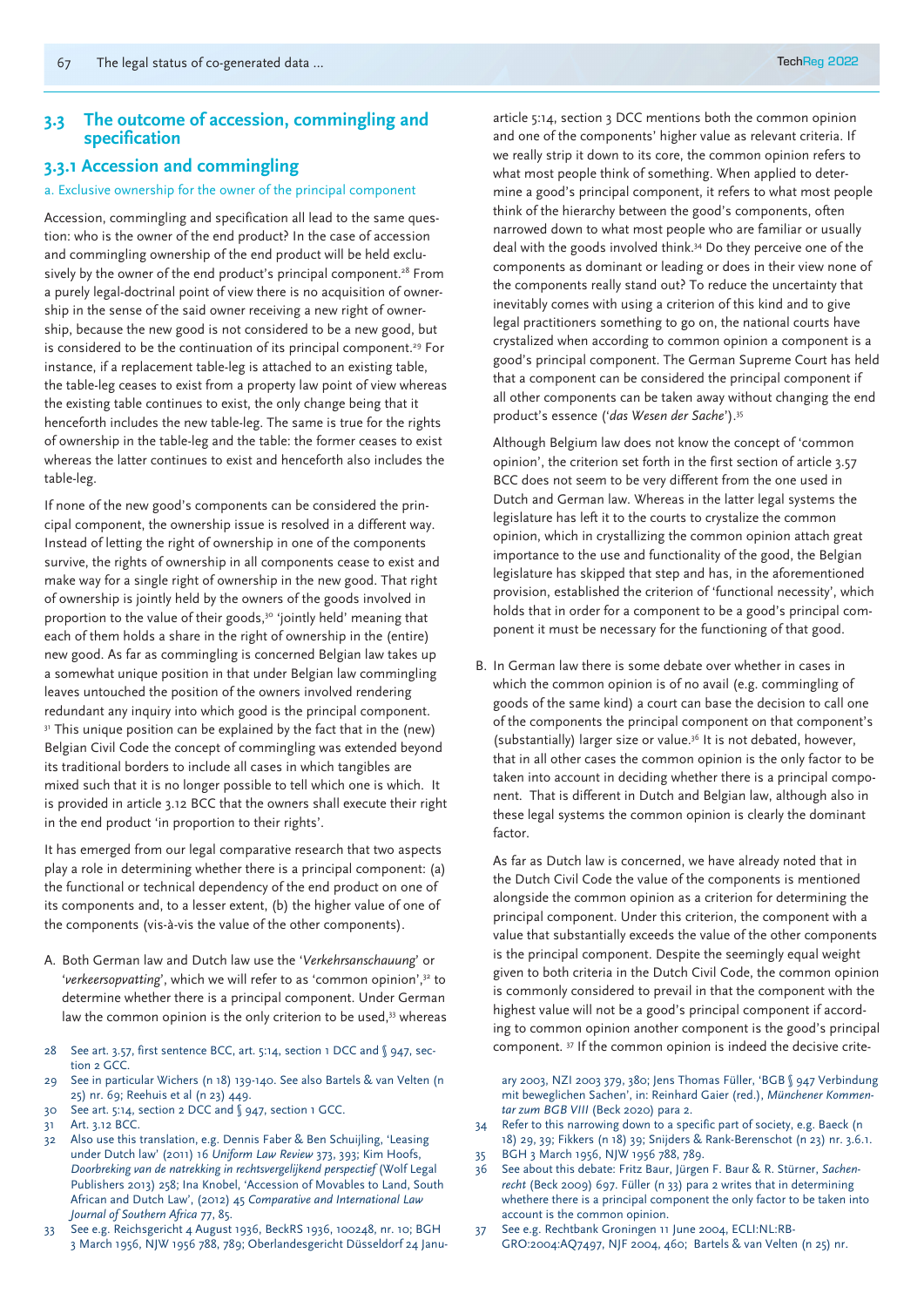rion, that does not mean that the value criterion is redundant and of no value. Firstly, the value criterion could be seen as a stable specification of the common opinion and as such serves as an aid in applying an abstract criterion such as the common opinion to specific cases. Secondly, and most importantly, the value criterion offers a way out in cases in which the common opinion is undecided, which is also the role of the value criterion in Belgian law, with the difference that in this legal system the difference in value need not be substantial.38 Under German law, on the contrary, co-ownership will always be the outcome in cases that cannot be decided on the basis of the common opinion (because the latter is undecided) as there the common opinion is the only element to be taken into account.

Cases in which the common opinion is undecided are likely to emerge when goods of the same kind are connected or commingled, as is evidenced by the facts of the famous Zalco-case, where different portions of (the same) steel were commingled in the oven of a steel company in liquidation. In its decision in the Zalco-case, the Dutch Supreme Court has pointed out that in cases such as the one presented to it, only the value of the components will be decisive. Interestingly, the court has also given a clear instruction on how to apply the value criterion in stating that in view of the far-reaching consequences of accepting that there is a principal component, i.e. loss of ownership and limited property rights in the other components, the existence of a substantial difference between the value of the components should not be easily accepted. In other words, the Dutch Supreme Court shows a clear preference for co-ownership (over single ownership) in cases that are too close to call.

It is noteworthy that the Dutch Supreme Court refers to the loss of ownership by one of the owners as the reason why courts should be reluctant to conclude that there is a principal component, because that actually boils down to the Supreme Court holding that given society's undecidedness on this matter it would be 'unfair' to leave an owner empty-handed. In our opinion a similar approach should be followed when filling in what 'fairness' requires with regard to affording rights in co-generated data. Just like accession and commingling cases in which the common opinion is undecided, co-generated data cases will often be too close to call as none of the contributions to the creation of the data can be said to really outweigh the other contributions. In such cases all parties involved, provided that they have a reasonable interest in having some form of control of or access to the co-generated data, should be granted data rights instead of digging deeper trying to find some reason to find in favour of one party and against all other parties. As mentioned before, that is also the approach German property law follows with regard to accession and commingling when the common opinion is undecided, because in such cases it does not turn to other criteria, such as the value and the size of the components, to increase the chances of finding a principal component after all.

#### b. Comparison to the ALI-ELI Principles

In its core the approach followed by the drafters of the ALI-ELI Principles is fundamentally different from the rules on accession and commingling. Basically, the latter seek to find a single party to

As to Belgian law this is only true for accession as commingling always leaves the existing rights of ownership untouched (art. 3.12 BCC).

whom the one and only right in the end product (i.e. ownership) can be afforded. Only when it is has proven impossible to find such party, because none of the components can be considered the end product's principal component, more than one party will be given a right in the end product. In that case each party holds an interest in the end product, the size of which might be different but the nature of which is the same for all parties as each of them holds a share in the (single) right of ownership in the end product.

Unlike the rules on accession and commingling the ALI-ELI Principles do not seek to centralize all powers in one single party. Instead, they are aimed at providing a data right to all who (in a specific way) have contributed to the creation of co-generated data. The result of that approach is that with regard to the same set of co-generated data several data rights can be held by different parties at the same time. Moreover, these rights are not necessarily the same as the ALI-ELI Principles distinguish four different types of data rights.

In spite of these differences the ALI-ELI Principles and the rules on accession and commingling also have several things in common. Firstly, property law is not a stranger to the idea of providing rights to several parties as accession and commingling lead to co-ownership when there is no principal component. Secondly, both the ALI-ELI Principles and the rules on accession and commingling have regard at the extent to which a party has contributed to the creation of the end product in determining (a) whether a right in the end product should be afforded to a party and (b) what that right looks like or how it should be afforded (i.e. the modalities of the right).

- A. Under Principles 18(1)(b) and 19(2) a party whose contributions are '*insignificant in the circumstances*' will not be afforded a data right, because he is not considered to have played a role in the generation of the co-generated data. Even if a party's contribution meets the aforementioned threshold, it is still uncertain whether that party will actually be granted a data right as everything depends on whether granting him a data rights is '*appropriate under the facts and circumstances*' (Principle 19(2)). That decision must be made based on five factors, one of which is the share which that party (considering the factors listed in Principle 18) had in the generation of the relevant data. Just like the party whose contributions to the creation of co-generated data were insignificant, a party whose good is not the principal component will not be afforded any right in the end product. In other words, that party's contribution, which obviously is an indirect one as it consists of willingly or unwillingly supplying a good that is used for the creation of the end product, can be said to be too little or insufficient to be granted a property interest in the end product.
- B. The extent to which a party has contributed to the creation of co-generated data, which in this contribution we could also refer to as 'the end product', is not only relevant in deciding whether that party should be granted a data right, but also in deciding how and the circumstances under which that data right should be afforded. For instance, if by virtue of his data right a party has the right to access co-generated data, should the access be granted for free or for a remuneration? In response to this question the drafters of the ALI-ELI Principles explain that in making a decision '*the court or legislator will have to consider, amongst other factors, the type and weight of the parties' shares in the generation of the data*' 39, seemingly stating that the scope of and restrictions to a party's data right are (partially) determined by the extent to which that party

<sup>69;</sup> Snijders & Rank-Berenschot (n 23) nr. 283; Foskea van der Ven, 'De huwelijksnacht van Tobias en Sarah. Ofwel enige opmerkingen over natrekking, zaaksvorming en vermenging' (2006) *RMThemis* 85, 88; Wichers (n 18) 126-127.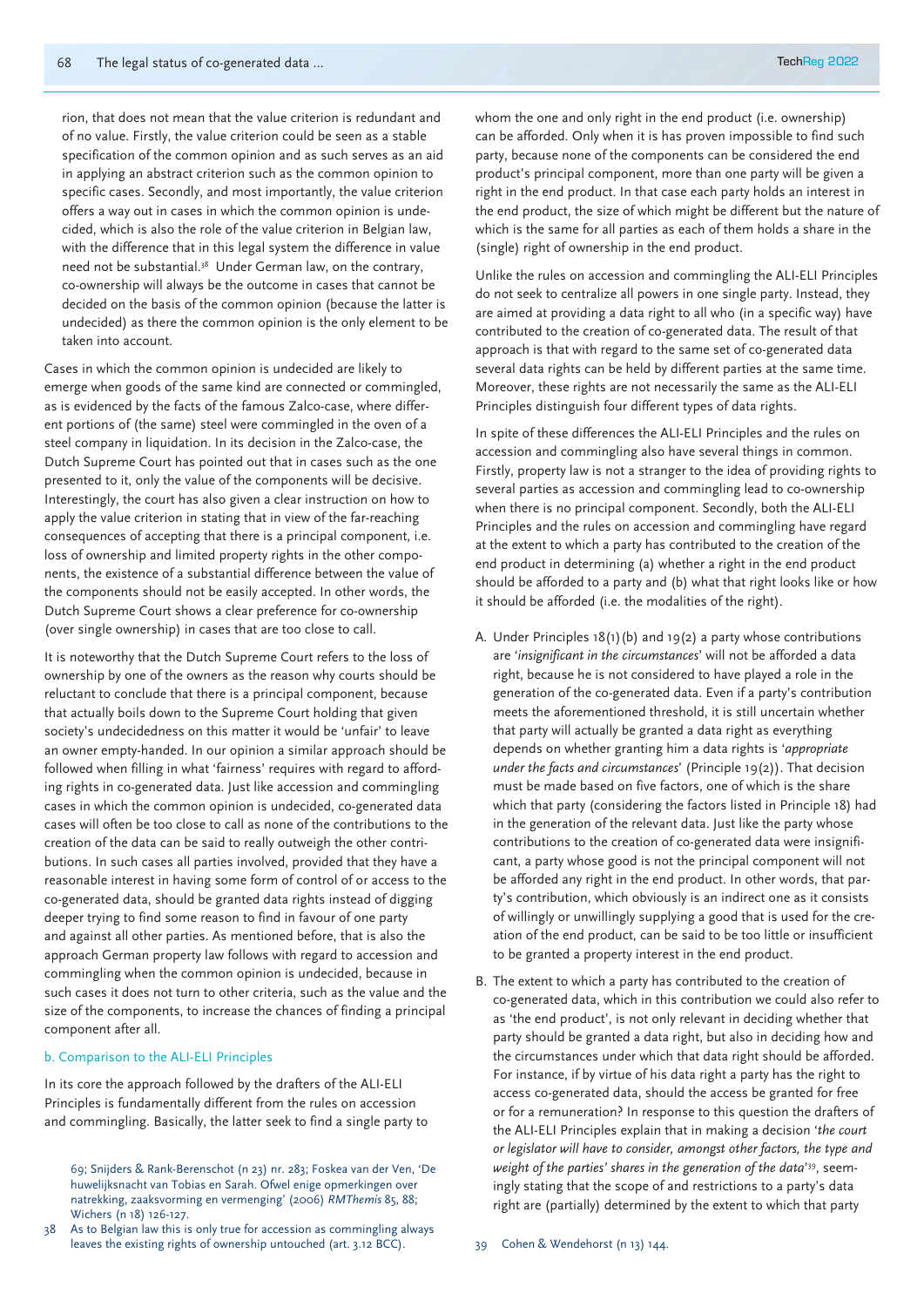has contributed to the creation of the data.

Property law in fact proceeds along very similar lines when dealing with cases in which none of an end product's components can be considered its principal component. As we discussed earlier, in such cases all parties involved will be granted a share in the (ownership of the) end product, the size of which is determined by the value of that party's good (now component). Once again, the extent to which a party has (indirectly) contributed to the creation of the end product determines the size or scope of that party's legal interest in the end product.

#### **3.3.2 Specification**

#### a. Exclusive ownership for the creator of the end product

The basic rule to solve the ownership issue that arises in specification cases is the same in Belgian, Dutch and German law: the creator of the end product (or the person who had the end product created) is also its owner. The corollary of this basic rule is that the owners of the goods that were used in the creation of the end product lose ownership. Not only the basic rule is the same in all three legal systems, but also the exception to that basic rule. Under this exception the end product will not be owned by the creator if the costs of creation are substantially outweighed by the value of a component. In that case, the new good will be owned by the owner of that component.40 That is slightly different under Dutch law, where the exception to the basic rule holds that the new good will not be owned by the creator if the costs of creation are just too low to grant that party ownership of the end product (art. 5:16, section 2 DCC). Instead, ownership of the new good will be afforded on the basis of the rules that apply in accession and commingling cases, which means that the owner of the principal component or, in the absence of a principal component, the owners of the components jointly will own the end product (art. 5:16, section 3 DCC).

In our opinion the basic rule of specification must be included in the set of rules that regulate access to use of co-generated data, at least as far as the part on affording rights to the good's 'creator' is concerned. The above discussion of the requirements of specification has shown that for the purposes of specification an end product's 'creator' is the person who by means of his actions has transformed the goods he has used into a good of a new kind and as such has left his mark on that good. If, for example, someone has collected, combined, structured or analysed existing data in such a way that somehow a new layer is added or a data collection of a new kind is created, that person should be granted data rights in the co-generated data.

#### b. Comparison to the ALI-ELI Principles

It is safe to say that the drafters of the ALI-ELI Principles are of the same opinion as one of the factors to be taken into account in determining whether data is to be treated as co-generated by a party is 'the extent to which the data was collected or assembled by that party in a way that creates something of a new quality' (Principle 18(1)(c)). It is obvious from the drafters' comments that this specific factor refers to the situation in which a party has processed existing data 'in a way that potentially adds value and makes it 'new' data.'41 Like the creator of a new tangible, by performing certain actions with regard to existing 'objects' that party creates something that did not exist before and for that reason must be rewarded with a right in that new something. Unlike the creator of a new tangible, however, that party

Cohen & Wendehorst (n 13) 136.

will most likely not be the only one to be granted a right. Principles 18 and 19 set forth several grounds on the basis of which a party can be granted a data right, which in practice will most likely result in more than just one party having a data right in co-generated data.

#### **4. Conclusion**

Data is co-generated when it originates from different sources. It could be created by several machines functioning in sequence or parallel, in sequence or parallel activities of several human beings or it could be both machine and human generated. The mixture might result from both passive and active events. It could very well be the case that in the not too far away future co-generation is how data is usually created. Or it might even already be happening today when looking at the exponential growth of the Internet of Things. This makes the debate as to who is 'entitled' or 'owns' data even more fraught with problems than we already now encounter. Accepting that ownership of data can never be equal to ownership of a tangible and comes down to data management, this does not mean that the acquired wisdom underlying old and well-established property law principles regarding accession, commingling and specification of goods might not prove to be a basis for the drawing of analogies or at least provide some food for thought.

After discussing the nature of data in light of how data could qualify as a legal object, we examined how (data)rights concerning co-generated data might be developed by looking at both the ALI-ECLI Principles and long-standing principles of property law. We started of by contending that applying both an open-ended norm as 'fairness' and the opposite form, hard and fast rules, might not be the best solution as applying the former runs the risk of being over- and underinclusive and might come down to, in fact, not presenting a governance structure at all, giving way to the same market forces that any governance structure should be controlling, and applying the latter would prove to be counterproductive. An open-ended norm given substance by policy-weighing factors might very well be offering the most optimal approach.

The ALI-ELI Principles seem to be going in that direction in that they combine the concept of 'fairness' with specific factors to be taken into account in determining whether someone is to be considered as having contributed to the creation of co-generated and should be granted a data right. In this contribution we have compared these factors as well as the overall approach taken by the ALI-ELI Principles to the property law principles of accession, commingling and specification and have found there to be both differences and similarities. Whereas the idea of affording ownership of the end product (i.e. a tangible) to one party involved is dominant as far as accession, commingling and specification are concerned, the ALI-ELI Principles are aimed at affording rights in the end product (i.e. co-generated data) to several parties involved. Despite these different approaches, both the ALI-ELI principles and the aforementioned property law principles attach considerable weight to the extent to which a party has contributed to the creation of the end product in determining whether and how a party should be granted an interest in the end product.

Building on the findings of our legal comparative analysis and the particular challenges presented by co-generated data we argue that certain long-standing principles of property law will likely prove useful in regulating the use of and access to data as might express acquired wisdom about how to deal with situations in which questions arise about ownership and control of objects to the creation of which different parties have contributed, either by providing components and materials or by performing work. For instance, a fair attribution of

<sup>40</sup> See § 950, section 1 (first sentence) GCC and art. 3.56 BCC.